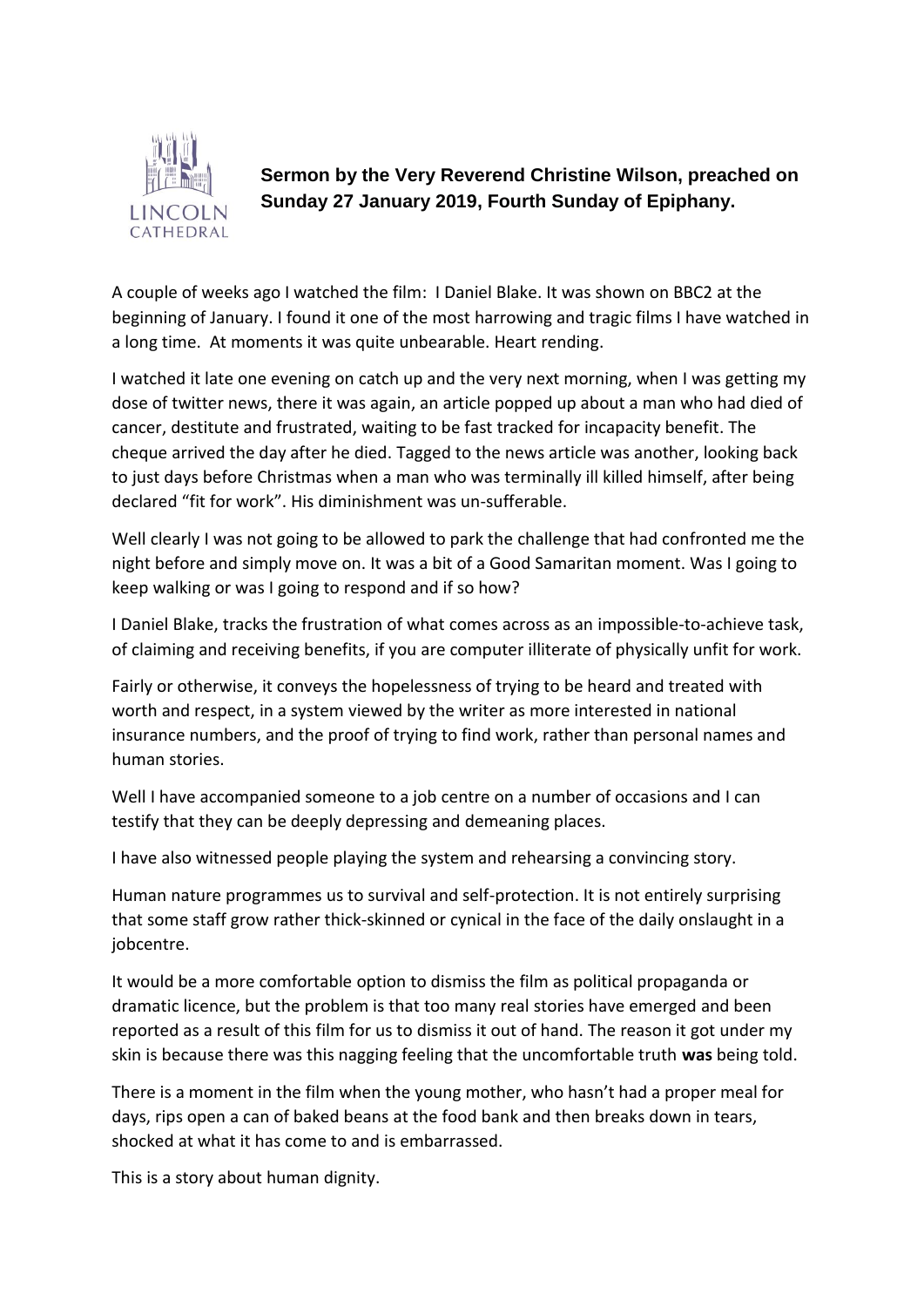Later, Katie is caught shoplifting and eventually she resorts to prostitution to feed her two hungry children and keep them warm.

Perhaps the grimmest content of this storyline is the way dignity is chipped away and selfesteem crushed.

The film gives no happy ending, Daniel Blake dies of a heart attack, moments before his appeal meeting. But his refusal to allow evil to triumph comes in his valedictory message read by Katie at his funeral.

*"I am not a client, a customer, nor a service user. I am not a shirker, a scrounger, a beggar nor a thief. I am not a national insurance number, nor a blip on a screen…. I demand the right to respect and human dignity."*

When Jesus stands up in the synagogue and announces the Kingdom Manifesto, he doesn't declare it as an idea or a philosophy, he says today this scripture has been fulfilled in your hearing.

**I** am bringing in a new reality, announcing Good News to the poor, proclaiming release to captives, liberty to the oppressed.

Good News for all people, but especially to the poor and down trodden.

The Word made flesh, the revelation of God's love amongst us, doesn't just talk about Good News or celebrate the idea of Good News, he **is** the Good News. When he stands in the synagogue and announces that the prophecy from Isaiah has been fulfilled in their hearing, he declares that human wellbeing matters: Poverty, ill health, the burdens that crush us, are all of great concern to God.

Christ proclaims the enactment of justice, through being with us and for us:

Announcing the right to human flourishing,

to worth and dignity,

to all people being treated with equal concern

to freedom from oppression:

an end powerlessness and exploitation.

You may recall a couple of weeks back, our Curate, Rachel, reminded us that the first relationship we have with God is as the beloved. That even before we are called we are loved. It is from the place of knowing ourselves loved, as people given dignity and worth, made in God's image, created to live life and live it abundantly, that we can respond to God's call. From that place we can begin to flourish and fulfil God's purposes: to love as he first loves us.

Daniel Blake doesn't rage against his misfortune in becoming ill and finding himself without any income. What angers him is the robbing of his dignity and self-esteem. He demands the right to be named and known to be given respect and human dignity.